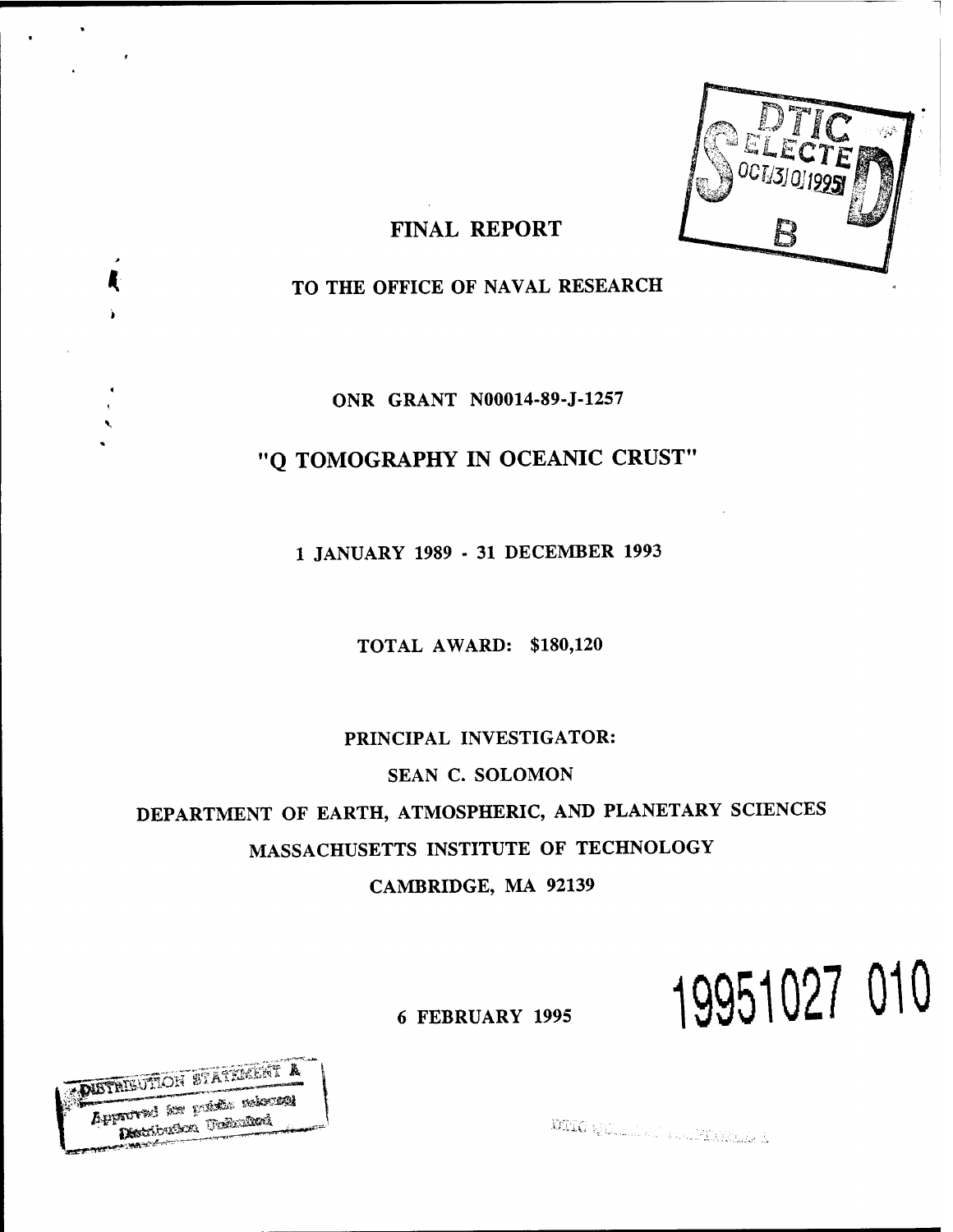#### **PROJECT SUMMARY**

#### **Q TOMOGRAPHY IN OCEANIC CRUST**

#### **Long-Term Scientific Objectives**

The broad objectives that guided this project were to characterize the structure and evolution of young oceanic crust and lithosphere, to assess the nature of lateral heterogeneity of oceanic crust and its effect on the propagation of seismic energy along crustal paths, and ultimately to relate observations of heterogeneity to causative geological processes.

#### **Project Objectives**

This project was aimed at an understanding of the Q structure of oceanic crust, the lateral . variability of that structure, the relationship between Q and seismic velocity within oceanic crust, and the effect of both the mean structure and the superimposed variations on the mode and efficiency of seismic energy propagation. Specifically, we applied seismic tomographic techniques to determine quantitatively the three-dimensional seismic attenuation structure ofthe oceanic crust, with specific application to an existing data set from a tomography experiment conducted on the East Pacific Rise with a network of ocean-bottom seismometers and hydrophones.

#### **Project Accomplishments**

The seismic tomography experiment was carried out at 9°30"N on the East Pacific Rise at a location where multi-channel seismic reflection data had suggested the presence of a thin, shallow crustal magma chamber beneath the rise axis. A total of 480 explosive shots of uniform size (54.5 kg), construction, and depth of detonation were recorded by 15 ocean bottom hydrophones and seismometers. A three-dimensional velocity model obtained from this data set using delay time tomography confirmed the presence of a low-velocity zone at 2 km depth beneath the rise axis and resolved significant along-axis variations in the magnitude of this anomaly. Our approach to attenuation tomography utilized the velocity structure and ray paths obtained from delay time tomography and spectral information within the waveform following the first crustal arrival.

The power spectrum of each waveform can be written

$$
P(f) = P_s(f) P_c(f) P_i(f)
$$
\n(1)

where  $P_s(f)$  is the source spectrum,  $P_c(f)$  is the crustal transfer function, and  $P_i(f)$  the instrument response. Both the instrument response and the source signature, which was measured in a separate experiment, are accurately known for this data set. For each record, the smoothed power spectrum P(f) was obtained from data immediately following the first arrival using the method of overlapping windows, and a correction was applied for the instrument response and the source spectrum to obtain an estimate of  $P_c(f)$  For each crustal path, the quantity t\* is defined by

$$
t^* = \int_{\text{path}} \frac{ds}{VQ} \qquad (2) \qquad \qquad \frac{\Box}{\text{perlattice}}
$$

where V is the velocity and Q the quality factor. We estimated t\* from the power spectrum  $P_c(f)$  of **pulling** a waveform using the relationship



 $\Box$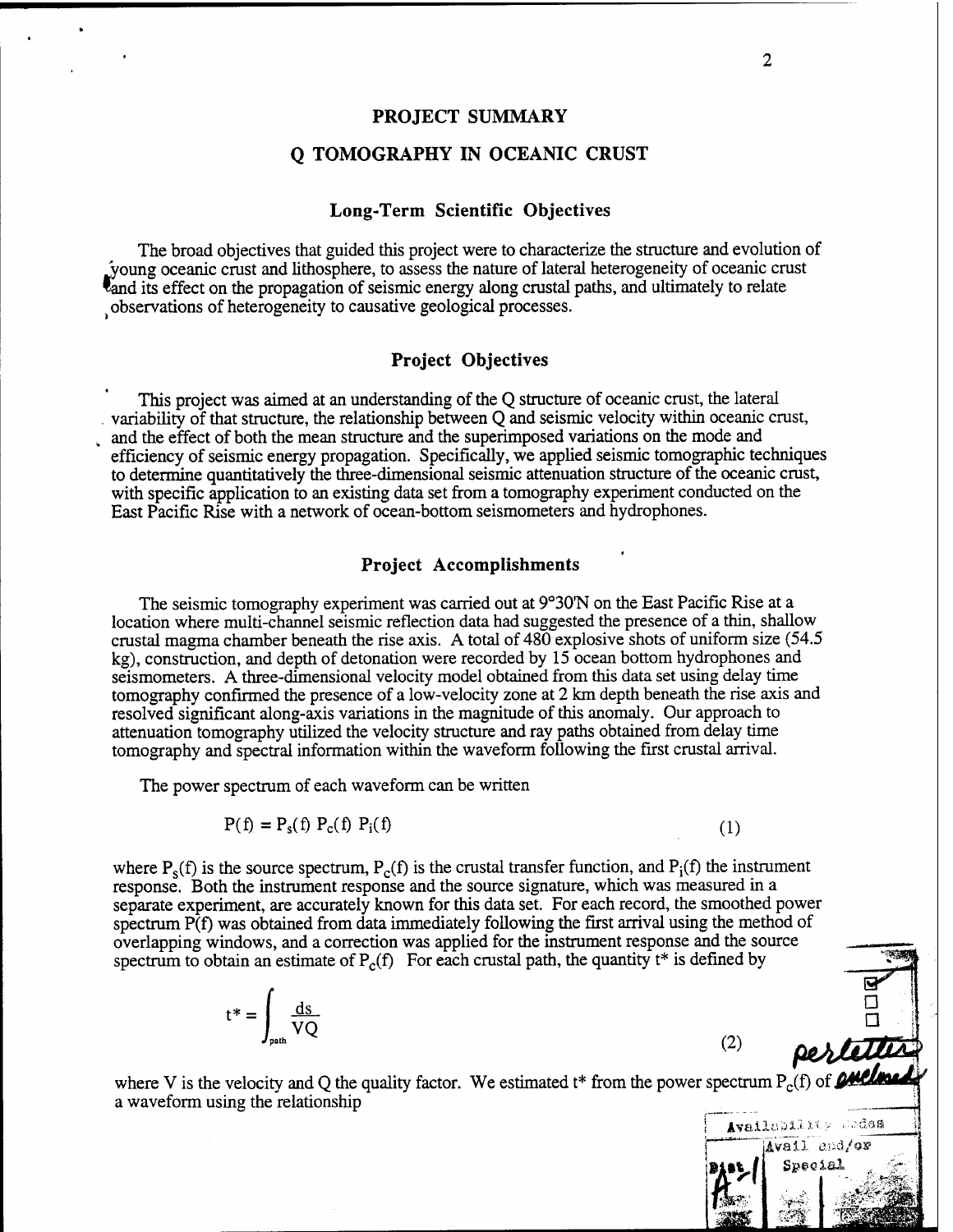$$
\frac{d \ln[P_c(f)]}{df} = -2\pi t^* \tag{3}
$$

The estimate of  $t^*$  and an associated uncertaintywere obtained by a least squares fit of a straight line to the power spectrum. In practice such estimates included not only the effects of anelasticity but also scattering and hence were measures of apparent rather than intrinsic attenuation.

To better understand the nature of seismic propagation on the East Pacific Rise and in particular to assess the importance of errors in wave paths, multipathing, and scattering we conducted a two- .dimensional synthetic study using a finite difference method. The finite difference technique provides a means for calculating the full waveform solution in a non-attenuative medium and hence is an ideal method for assessing the importance of multiple phases and frequency-dependent nonanelastic effects. While computational limitations prohibited the investigation of three-dimensional «structures, a two-dimensional study provided useful insights into the importance of scattered energy. Solutions obtained for sources at a variety of ranges from the rise axis show a fairly complex pattern of propagation that includes significant levels of scattering. For paths that cross the rise axis the first arrival always passes above the axial magma chamber at 1.5 km depth, but at large ranges the amplitude of this arrival is insignificant. At such ranges secondary arrivals, including diffractions from beneath the rise axis, a Moho turning phase, and PP arrivals dominate t\* estimates obtained from the spectra of seismic waveforms. The results show that many of the approximate ray paths do not correspond to the path of the arrival that dominates t\* estimates. While deterministic scattering may modify t<sup>\*</sup> values, the effect can only account for a small fraction of the observed t\* values.

On the basis of the improved understanding of seismic wave propagation obtained from the finite difference models and from an exact two-dimensional ray tracing algorithm, we systematically evaluated the attenuation tomography data set. t\* estimates were obtained from 0.3 s and 0.6-s-long windows whose length and position were objectively chosen to maximize the contribution to t\* from a single phase. Additional constraints were introduced into the ray tracing algorithm to ensure that each wave path was a reasonable approximation to the correct path of the phase. The final data set comprised over 3500 t\* estimates and included direct crustal arrivals, diffractions from above and below the axial magma chamber, and Moho turning phases.

We successfully inverted this data set for both two- and three-dimensional models of attenuation across the rise axis. We parameterized  $Q^{-1}$  using a regular grid of 1-km-spaced nodes sheared vertically to conform with the seafloor. To constrain Q to physically realistic positive values, equation (1) was solved for  $ln(Q^{-1})$ , a procedure which sacrificed linearity. A solution was obtained using an iterative maximum likelihood inversion scheme combined with a smoothest model method. Such a procedure simultaneously minimized the misfit between observed and predicted  $t^*$  values and the perturbations to an initial  $ln(Q^{-1})$  model, thus insuring that the final model perturbations are strongly required by the data. The initial model was based on onedimensional inversions of off-axis data. To account for errors in the instrument responses and for local variations in structure beneath receivers, a constant correction to t<sup>\*</sup>, obtained from a twodimensional inversion of the full data, was applied for each station.

The models resolved age-dependent variations in near-surface Q values which correlate with increased upper crustal velocity values observed near the rise axis. Off-axis Q values averaged over the upper <sup>1</sup> km are about 30, in good agreement with previous observations, while within a narrow region extending no more than about 2 km to either side of the rise axis values increase up to about 100. On the basis of laboratory measurements, the increase in near-surface attenuation with axial distance probably reflects increases in either porosity or degree of alteration. Models for axial magmatism suggest that the thickness of the high-porosity extrusive layer increases

3

**Mil**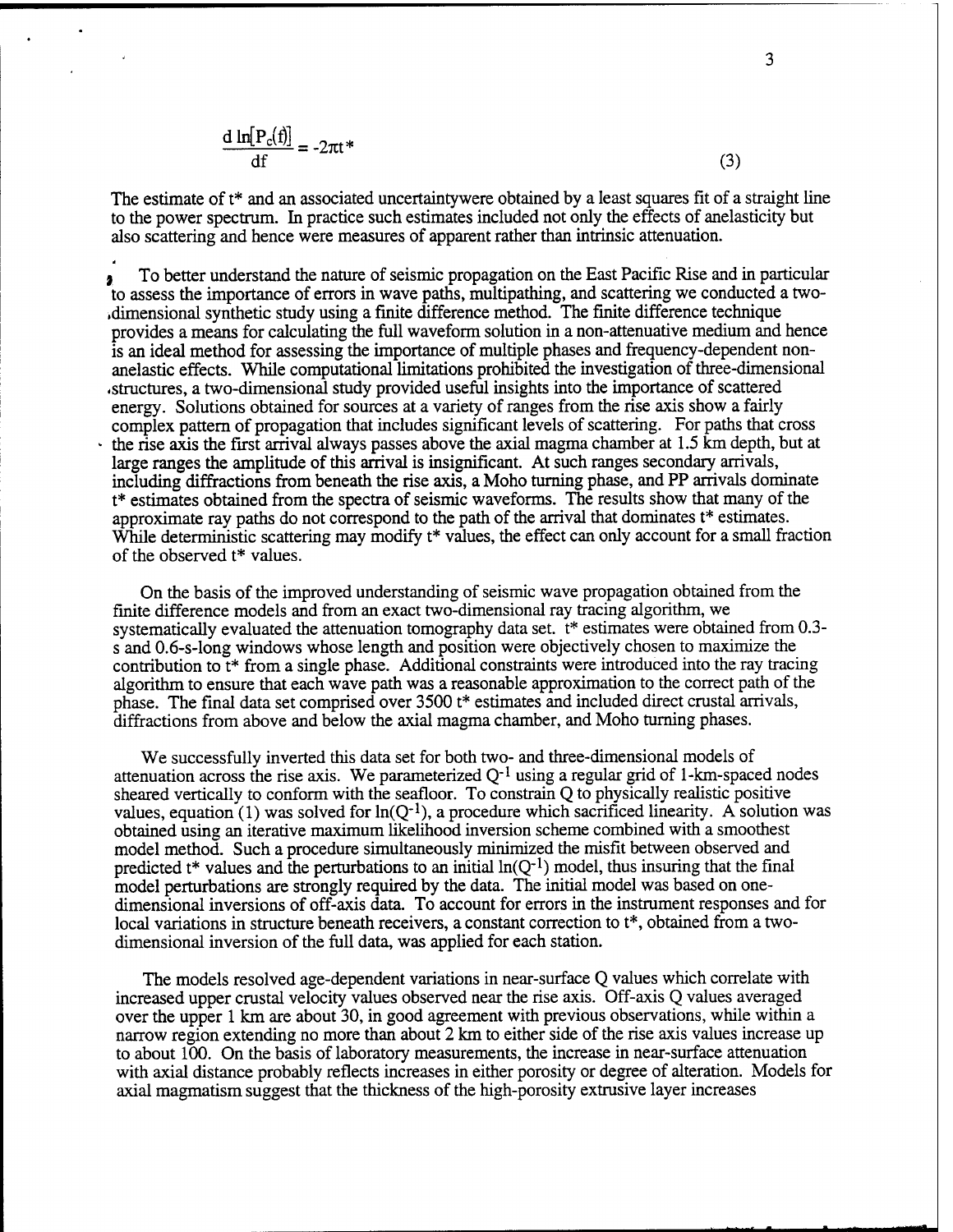significantly away from the rise axis. In addition, both tectonic and hydrothermal processes may contribute to lowering Q values within crust emplaced at the rise axis. Tectonic fracturing has been proposed as a mechanism to increase porosity. Outward of the axis, significant seafloor faulting commences on the flanks of the axial high, located about 2 km off axis at this location. Hydrothermal venting is confined to within a few hundred meters of the rise axis; circulation of high-temperature seawater may produce rapid increases in porosity and alteration as crust evolves off axis.

The inversions also imaged an axial low-Q region extending from 2 km depth to the base of the <sup>6</sup>crust. The diffractions beneath the magma chamber, which sample the structure in the uppermost 1 <sup>&</sup>gt;km below the base of the magma chamber, resolved a 2-4 km-wide anomaly with a minimum well resolved Q of about 30. In the lower crust the anomaly appears to broaden significantly. There is a trade off between the width of the anomaly and the absolute Q values in this region, and the wave paths are not sufficiently well known to resolve detailed structure. However, the results show that *<sup>t</sup>* axial Q values in the lower crust may range from 25-50 and thus are very similar to the values resolved at shallower depths. Q values measured in the laboratory suggest that the minimum resolved Q values may be compatible with very small melt fractions, thus supporting a model of axial crustal structure that includes only a small crystal mush zone immediately beneath the magma chamber. However, since the uncertainties associated with comparisons of laboratory and seismic Q are large we cannot rule out models with higher melt fractions that extend throughout the crust.

Although two-dimensional axis-symmetric models fit the data well, along-axis variations in the low-Q anomaly can also be resolved. In the upper crust, the magnitude of the low-Q anomaly increases by about 25% toward the north of the experiment. Such a trend does not correlate with variations in the maximum negative velocity perturbation imaged by delay time tomography but correlates well with the velocity anomaly averaged over a 4-km-wide region extending from 2 to 3 km depth. In contrast the predominant feature in the lower crust and Moho transition zone is a southward increase in the levels of attenuation which correlates with a similar increase in delay times.

A list of all publications, book chapters, theses, and published abstracts of oral presentations supported by this project follows. Copies of papers published and in review are attached.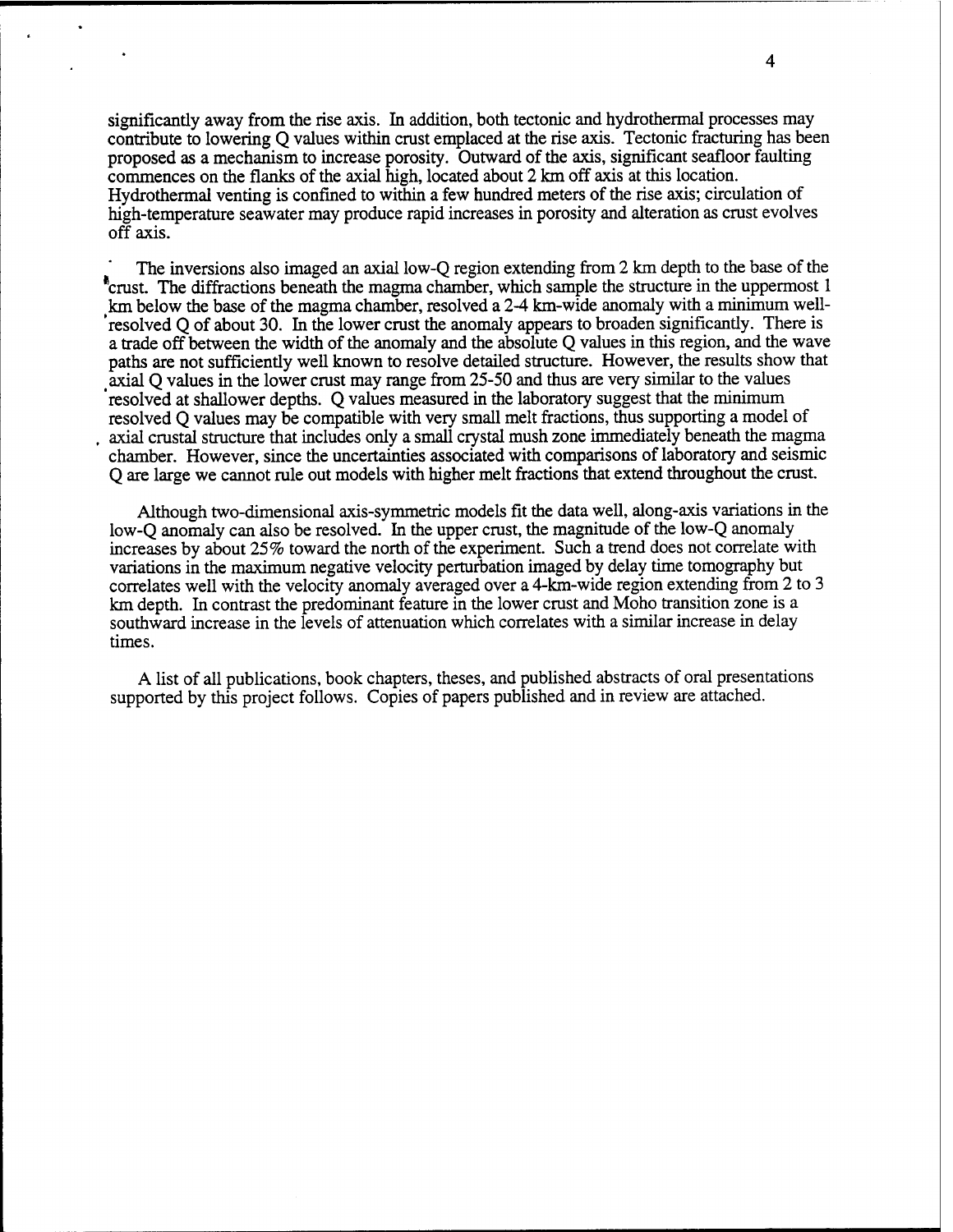#### **SUMMARY OF ACTIVITY ON ONR GRANT N0014-89-J-1257 FISCAL YEARS 1990-1994**

#### *a. Papers submitted to refereedjournals, but not yetpublished*

Wilcock, W.S.D., S.C. Solomon, G.M. Purdy, and D.R. Toomey, The seismic attenuation structure of the East Pacific Rise near 9°30'N, J. Geophys. Res., submitted, 1995.

#### *b. Papers published in refereedjournals*

- Toomey, D.R., G.M. Purdy, S.C. Solomon and W.S.D. Wilcock, The three-dimensional seismic velocity structure of the East Pacific Rise near latitude 9°30'N, Nature, v. 347, 639-645, 1990.
- Wilcock, W.S.D., S.C. Solomon, G.M. Purdy, and D.R. Toomey, The seismic attenuation structure of a fast-spreading mid-ocean ridge, Science, v. 258, 1470-1474, 1992.
- Wilcock, W.S.D., D.R. Toomey, G.M. Purdy, and S.C. Solomon, The renavigation of Sea Beam bathymetric data between 9°N and 10°N on the East Pacific Rise, Mar. Geophys. Res., v. 15, 1-12, 1993.
- Wilcock, W.S.D., M.E. Dougherty, S.C. Solomon, G.M. Purdy, and D.R. Toomey, Seismic propagation across the East Pacific Rise: Finite-difference experiments and implications for seismic tomography, J. Geophys. Res., v. 98, 19913-19932, 1993.
- *c. Books or chapters submitted or in press*

None

#### *d. Books or chapters published*

Solomon, S.C, and D.R. Toomey, The structure of mid-ocean ridges, Ann. Rev. Earth Planet. Sei., v. 20, 329-364, 1992.

#### *e. M.S. or Ph.D. theses*

Wilcock, W.S.D., The seismic attenuation structure of the East Pacific Rise, Ph.D. thesis, 370 pp., MIT/WHOI Joint Program in Oceanography, Cambridge, Mass., 1992.

#### / *Invitedpresentations at scientific/technical society conferences*

- Toomey, D.R., G. M. Purdy, and S.C. Solomon, Tomographie evidence for thermal segmentation of the East Pacific Rise axis, Eos Trans. AGU, v. 71, 625, 1990.
- Toomey, D.R., S.C. Solomon, and G.M. Purdy, Application of new tomographic methods to data from the East Pacific Rise near 9°30'N, in AGU 1991 Fall Meeting, Eos Trans. AGU, v. 72, Suppl, 494, 1991.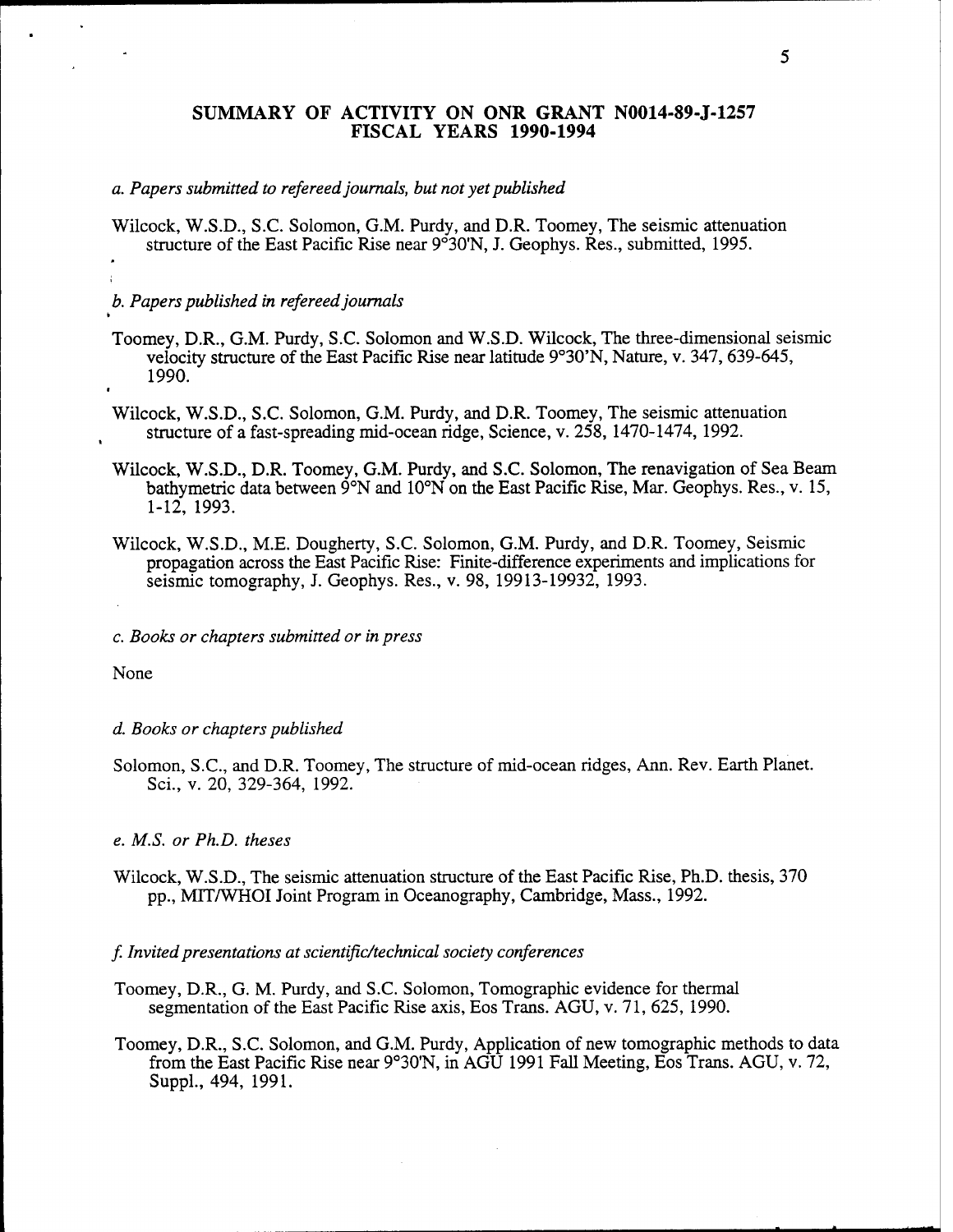- Wilcock, W.S.D., S.C. Solomon, G.M. Purdy, and D.R. Toomey, The near-surface attenuation structure at 9°30'N on the East Pacific Rise, in 1992 Spring Meeting, Eos Trans. AGU, v. 73, Suppl., 274, 1992.
- Wilcock, W.S.D., S.C. Solomon, G.M. Purdy, and D.R. Toomey, The seismic attenuation structure of 0.00- to 0.35-My-old crust on the East Pacific Rise at 9°30'N, in 1992 Fall Meeting, Eos Trans. AGU, v. 73, Suppl., 592, 1992.

*g. Contributedpresentations at scientific/technical society conferences*

- Toomey, D.R., G. M. Purdy, and S.C. Solomon, Three-dimensional seismic structure of the East Pacific Rise at 9°30'N, Eos Trans. AGU, v. 70, 1317, 1989.
- , Wilcock, W.S.D., S.C. Solomon, and G.M. Purdy, Three-dimensional attenuation structure at 9°30'N on the East Pacific Rise, Eos Trans. AGU, v. 71, 628, 1990.
- Toomey, D.R., S.C. Solomon, and G.M. Purdy, Deep crustal seismic structure beneath the East Pacific Rise near 9°30'N, Eos Trans. AGU, v. 71, 1636,1990.
- Wilcock, W.S.D., S.C. Solomon, G.M. Purdy, D.R. Toomey, and M.E. Dougherty, Seismic attenuation structure of the crust on the axis of the East Pacific Rise at 9°30'N, in Spring Meeting 1991, Eos Trans. AGU, v. 72, Suppl., 263, 1991.
- Dougherty, M.E., W.S.D. Wilcock, and S.C. Solomon, Elastic wave propagation through an East Pacific Rise magma chamber, in AGU 1991 Fall Meeting, Eos Trans. AGU, v. 72, Suppl., 309, 1991.
- Wilcock, W.S.D., M.E. Dougherty, S.C. Solomon, D.R. Toomey, and G.M. Purdy, Finite difference models of wave propagation at 9°30'N: An evaluation of tomographic images of attenuation, in AGU 1991 Fall Meeting, Eos Trans. AGU, v. 72, Suppl., 495, 1991.
- Wilcock, W.S.D., S.C. Solomon, G.M. Purdy, D.R. Toomey, and M.E. Dougherty, Images of seismic attenuation at 9°30'N on the East Pacific Rise: Implications for the distribution of melt within the crust, in 1992 Spring Meeting, Eos Trans. AGU, v. 73, Suppl., 290, 1992.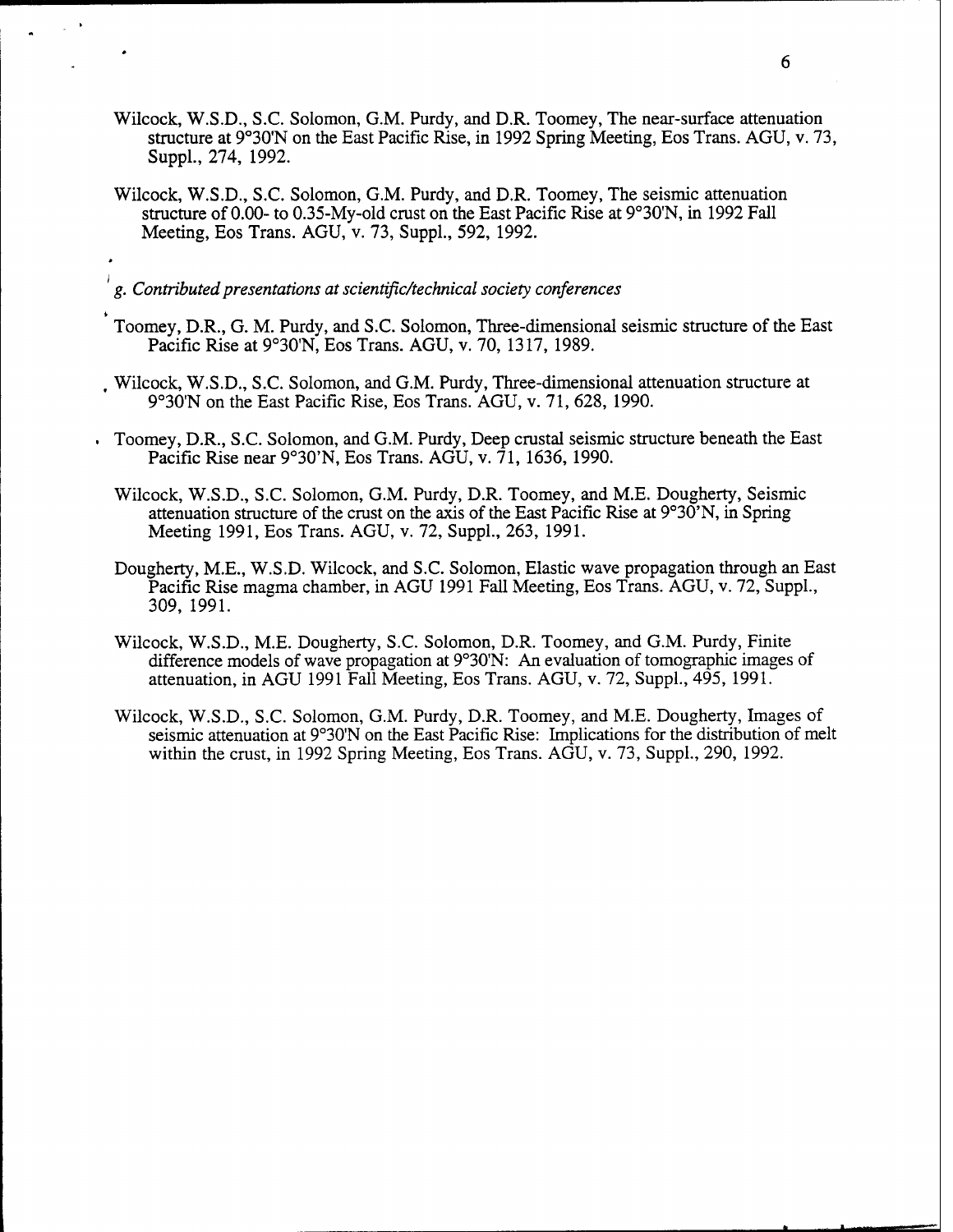

# OFFICE OF THE UNDER SECRETARY OF DEFENSE (ACQUISITION) DEFENSE TECHNICAL INFORMATION CENTER **CAMERON STATION** ALEXANDRIA, VIRGINIA 22304-6145

IN REPLY<br>REFER TO DTIC-OCC

SUBJECT: Distribution Statements on Technical Documents

TO:

OFFICE OF NAVAL RESEARCH CORPORATE PROGRAMS DIVISION **ONR 353** 800 NORTH QUINCY STREET ARLINGTON, VA 22217-5660

1. Reference: DoD Directive 5230.24, Distribution Statements on Technical Documents, 18 Mar 87.

2. The Defense Technical Information Center received the enclosed report (referenced below) which is not marked in accordance with the above reference.

**FINAL REPORT** N00014-89-J-1257 TITLE: Q TOMOGRAPHY IN **OCEANIC CRUST** 

3. We request the appropriate distribution statement be assigned and the report relurned to DTIC within 5 working days.

4. Approved distribution statements are listed on the reverse of this letter. If you have any questions regarding these statements, call DTIC's Cataloging Branch, (703) 274-6837.

FOR THE ADMINISTRATOR:

**GOPALAKRISHNAN NAIR** Chief, Cataloging Branch

ŧ,

1 Encl

**FL-171 Jul 93**